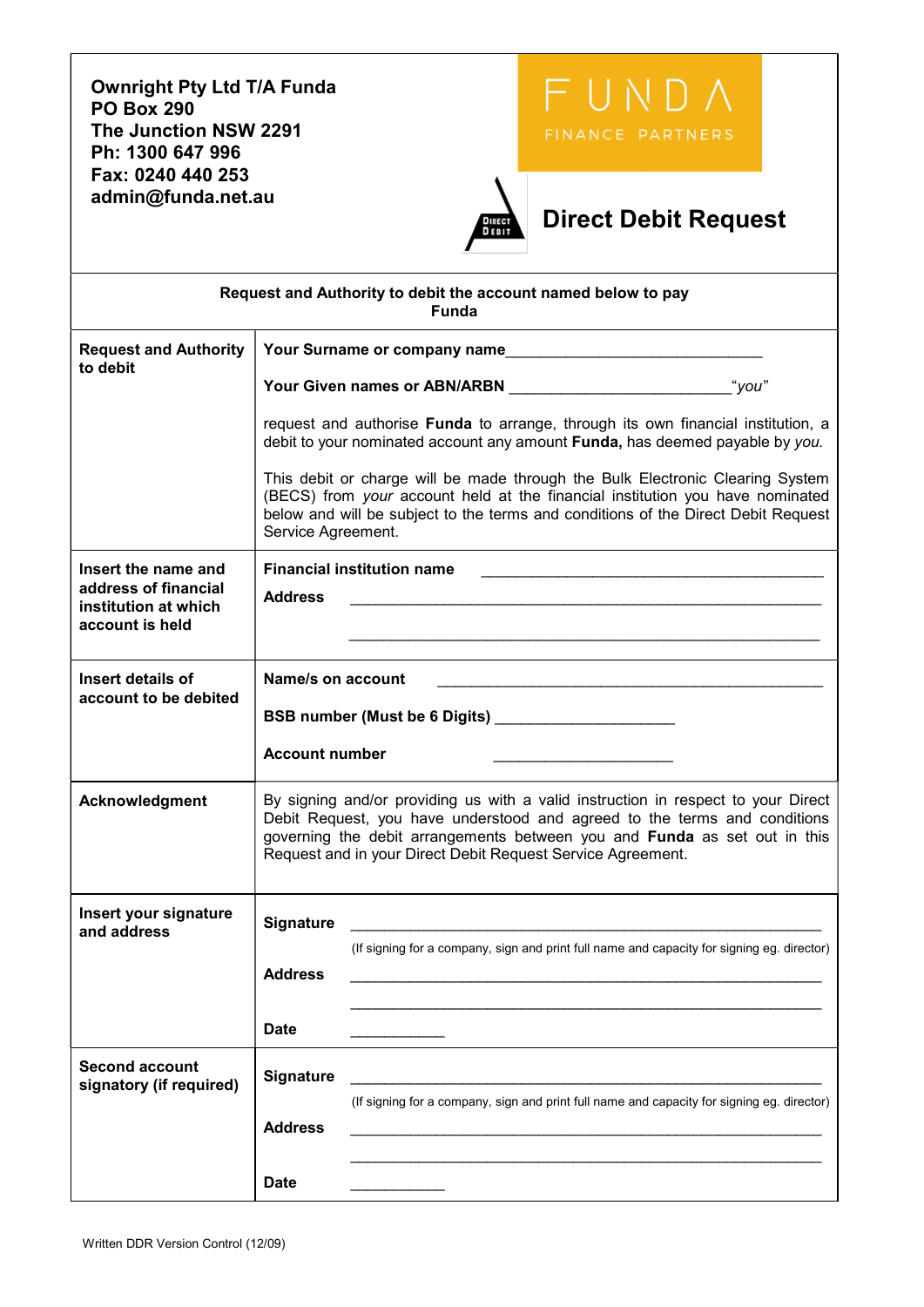## Ownright Pty Ltd t/a Funda PO Box 290 The Junction NSW 2291 Ph: 1300 647 996 Fax: 0240 440 253 Email: admin@funda.net.au



## FINANCE PARTNERS

## Direct Debit Request Service Agreement

This is your Direct Debit Service Agreement with Ownright Pty Ltd t/a Funda ABN 14 161 568 994. It explains what your obligations are when undertaking a Direct Debit arrangement with us. It also details what our obligations are to you as your Direct Debit provider.

Please keep this agreement for future reference. It forms part of the terms and conditions of your Direct Debit Request (DDR) and should be read in conjunction with your DDR authorisation.

| Definitions                           | account means the account held at your financial institution from which we are<br>authorised to arrange for funds to be debited.                                                                                                                                                                 |  |  |  |
|---------------------------------------|--------------------------------------------------------------------------------------------------------------------------------------------------------------------------------------------------------------------------------------------------------------------------------------------------|--|--|--|
|                                       | agreement means this Direct Debit Request Service Agreement between you<br>and us.                                                                                                                                                                                                               |  |  |  |
|                                       | <b>banking day</b> means a day other than a Saturday or a Sunday or a public<br>holiday listed throughout Australia.                                                                                                                                                                             |  |  |  |
|                                       | debit day means the day that payment by you to us is due.                                                                                                                                                                                                                                        |  |  |  |
|                                       | debit payment means a particular transaction where a debit is made.                                                                                                                                                                                                                              |  |  |  |
|                                       | direct debit request means the Direct Debit Request between us and you.                                                                                                                                                                                                                          |  |  |  |
|                                       | us or we means Ownright Pty Ltd t/a Funda, (the Debit User) you have<br>authorised by requesting a Direct Debit Request.                                                                                                                                                                         |  |  |  |
|                                       | you means the customer who has signed or authorised by other means the<br><b>Direct Debit Request.</b>                                                                                                                                                                                           |  |  |  |
|                                       | your financial institution means the financial institution nominated by you on<br>the DDR at which the <i>account</i> is maintained.                                                                                                                                                             |  |  |  |
| 1.<br><b>Debiting your</b><br>account | 1.1<br>By signing a Direct Debit Request or by providing us with a valid<br>instruction, you have authorised us to arrange for funds to be debited<br>from your account. You should refer to the Direct Debit Request and<br>this agreement for the terms of the arrangement between us and you. |  |  |  |
|                                       | 1.2<br>We will only arrange for funds to be debited from your account as<br>authorised in the Direct Debit Request.                                                                                                                                                                              |  |  |  |
|                                       | or                                                                                                                                                                                                                                                                                               |  |  |  |
|                                       | We will only arrange for funds to be debited from your account if we have<br>sent to the address nominated by you in the Direct Debit Request, a<br>billing advice which specifies the amount payable by you to us and when<br>it is due.                                                        |  |  |  |
|                                       | 1.3<br>If the debit day falls on a day that is not a banking day, we may direct<br>your financial institution to debit your account on the following banking<br>day. If you are unsure about which day your account has or will be<br>debited you should ask your financial institution.         |  |  |  |
| Amendments by us<br>2.                | 2.1<br>We may vary any details of this agreement or a Direct Debit Request at<br>any time by giving you at least fourteen (14) days written notice.                                                                                                                                              |  |  |  |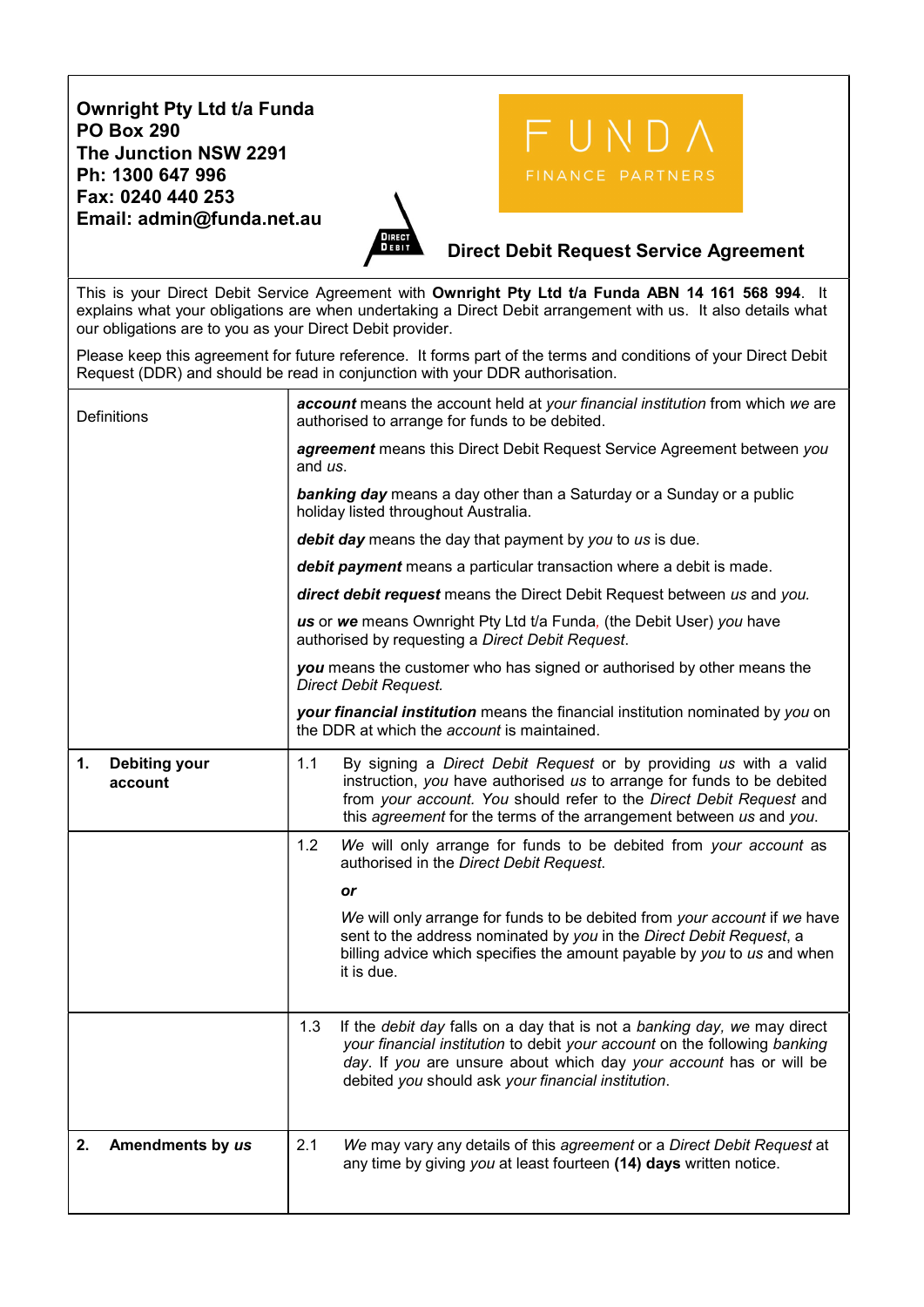| 3. | Amendments by you | 3.1 | You may change*, stop or defer a debit payment, or terminate this<br>agreement by providing us with at least fourteen (14 days) notification<br>by writing to:                                                                                                                                                                                       |
|----|-------------------|-----|------------------------------------------------------------------------------------------------------------------------------------------------------------------------------------------------------------------------------------------------------------------------------------------------------------------------------------------------------|
|    |                   |     | <b>Ownright Pty Ltd</b>                                                                                                                                                                                                                                                                                                                              |
|    |                   |     | <b>PO Box 290</b><br>The Junction NSW 2291                                                                                                                                                                                                                                                                                                           |
|    |                   |     |                                                                                                                                                                                                                                                                                                                                                      |
|    |                   |     | or                                                                                                                                                                                                                                                                                                                                                   |
|    |                   |     | by telephoning us on 1300 647 996 during business hours;                                                                                                                                                                                                                                                                                             |
|    |                   |     | or                                                                                                                                                                                                                                                                                                                                                   |
|    |                   |     | arranging it through your own financial institution, which is required to act<br>promptly on your instructions.                                                                                                                                                                                                                                      |
|    |                   |     | *Note: in relation to the above reference to 'change', your financial<br>institution may 'change' your debit payment only to the extent of advising<br>us Ownright Pty Ltd t/a Funda your new account details.                                                                                                                                       |
| 4. | Your obligations  | 4.1 | It is your responsibility to ensure that there are sufficient clear funds<br>available in your account to allow a debit payment to be made in<br>accordance with the Direct Debit Request.                                                                                                                                                           |
|    |                   | 4.2 | If there are insufficient clear funds in your account to meet a debit<br>payment:                                                                                                                                                                                                                                                                    |
|    |                   |     | (a)<br>you may be charged a fee and/or interest by your financial<br><i>institution;</i>                                                                                                                                                                                                                                                             |
|    |                   |     | you may also incur fees or charges imposed or incurred by us;<br>(b)<br>and                                                                                                                                                                                                                                                                          |
|    |                   |     | you must arrange for the debit payment to be made by another<br>(c)<br>method or arrange for sufficient clear funds to be in your<br>account by an agreed time so that we can process the debit<br>payment.                                                                                                                                          |
|    |                   | 4.3 | You should check your account statement to verify that the amounts<br>debited from your account are correct                                                                                                                                                                                                                                          |
| 5  | <b>Dispute</b>    | 5.1 | If you believe that there has been an error in debiting your account,<br>you should notify us directly on 1300 647 996 and confirm that notice in<br>writing with us as soon as possible so that we can resolve your query<br>Alternatively, you can take it up directly with your<br>more quickly.<br>financial institution.                        |
|    |                   | 5.2 | If we conclude as a result of our investigations that your account has<br>been incorrectly debited we will respond to your query by arranging for<br>your financial institution to adjust your account (including interest and<br>charges) accordingly. We will also notify you in writing of the amount<br>by which your account has been adjusted. |
|    |                   | 5.3 | If we conclude as a result of our investigations that your account has<br>not been incorrectly debited we will respond to your query by providing<br>you with reasons and any evidence for this finding in writing.                                                                                                                                  |
| 6. | <b>Accounts</b>   |     | You should check:                                                                                                                                                                                                                                                                                                                                    |
|    |                   |     | with your financial institution whether direct debiting is available<br>(a)<br>from your account as direct debiting is not available on all<br>accounts offered by financial institutions.                                                                                                                                                           |
|    |                   |     | (b)<br>your account details which you have provided to us are correct<br>by checking them against a recent account statement; and                                                                                                                                                                                                                    |
|    |                   |     | with your financial institution before completing the Direct Debit<br>(c)<br>Request if you have any queries about how to complete the<br><b>Direct Debit Request.</b>                                                                                                                                                                               |